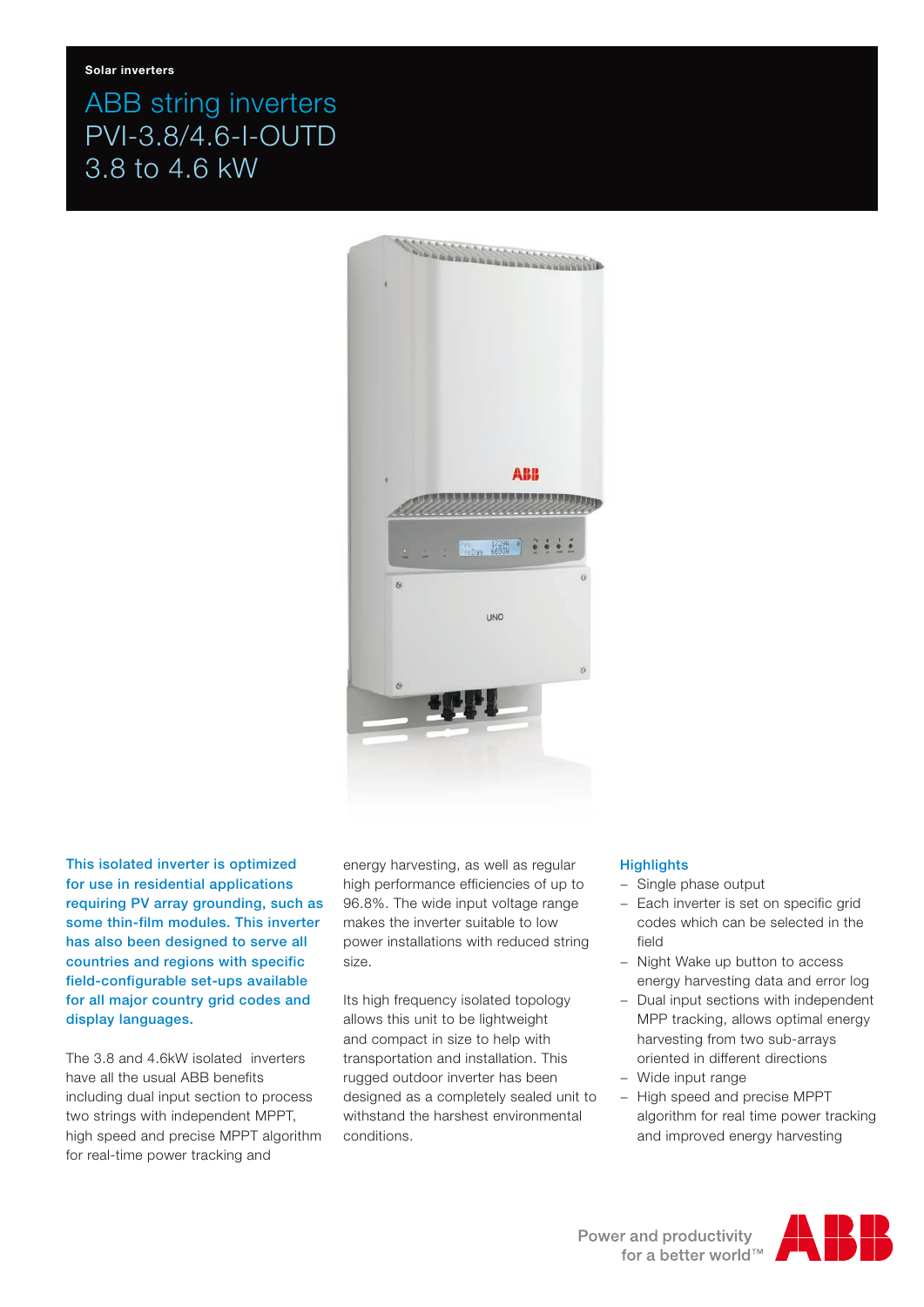### Additional highlights

- − Flat efficiency curves ensure high efficiency at all output levels ensuring consistent and stable performance across the entire input voltage and output power range
- − Outdoor enclosure for unrestricted use under any environmental conditions
- − RS-485 communication interface (for connection to laptop or datalogger)
- − Compatible with PVI-RADIOMODULE for wireless communication with PVI-DESKTOP



#### Technical data and types

| <b>Type code</b>                                                                                              | <b>PVI-3.8-I-OUTD</b>                                                                                                | PVI-4.6-I-OUTD                                                                                           |
|---------------------------------------------------------------------------------------------------------------|----------------------------------------------------------------------------------------------------------------------|----------------------------------------------------------------------------------------------------------|
| Input side                                                                                                    |                                                                                                                      |                                                                                                          |
| Absolute maximum DC input voltage (V <sub>max,abs</sub> )                                                     | 520 V                                                                                                                |                                                                                                          |
| Start-up DC input voltage (V <sub>start</sub> )                                                               | 200 V (adj. 120350 V)                                                                                                |                                                                                                          |
| Operating DC input voltage range (V <sub>dcmin</sub> V <sub>dcmax</sub> )                                     | 0.7 x V <sub>start.</sub> 520 V                                                                                      |                                                                                                          |
| Rated DC input voltage (V <sub>dcr</sub> )                                                                    | 345 V                                                                                                                |                                                                                                          |
| Rated DC input power (Pdcr)                                                                                   | 4000 W                                                                                                               | 4800 W                                                                                                   |
| Number of independent MPPT                                                                                    | 2(4)                                                                                                                 |                                                                                                          |
| Maximum DC input power for each MPPT (PMPPTmax)                                                               | 3000 W                                                                                                               |                                                                                                          |
| DC input voltage range with parallel configuration of<br>MPPT at $P_{\text{acr}}$                             | 160470 V                                                                                                             | 180470 V                                                                                                 |
| DC power limitation with parallel configuration of<br><b>MPPT</b>                                             | Linear Derating From MAX to Null [470V≤V <sub>MPPT</sub> ≤520V]                                                      |                                                                                                          |
| DC power limitation for each MPPT with<br>independent configuration of MPPT at Pacr, max<br>unbalance example | 3000 W [210V≤V <sub>MPPT</sub> ≤470V]<br>the other channel: P <sub>der</sub> -3000W<br>[90V≤V <sub>MPPT</sub> ≤470V] | 3000 W [210V≤V <sub>MPPT</sub> ≤470V]<br>the other channel: Pdcr-3000W<br>[130V≤V <sub>MPPT</sub> ≤470V] |
| Maximum DC input current (Idcmax) / for each MPPT<br>$(l_{MPPTmax})$                                          | 25.0 A / 12.5 A                                                                                                      | 28.0 A / 14.0 A                                                                                          |
| Maximum input short circuit current for each MPPT                                                             | 22.0 A                                                                                                               |                                                                                                          |
| Number of DC inputs pairs for each MPPT                                                                       | $\mathfrak{D}$                                                                                                       |                                                                                                          |
| DC connection type                                                                                            | Tool Free PV Connector WM / MC4                                                                                      |                                                                                                          |
| Input protection                                                                                              |                                                                                                                      |                                                                                                          |
| Reverse polarity protection                                                                                   | Yes, from limited current source                                                                                     |                                                                                                          |
| Input over voltage protection for each MPPT -<br>varistor                                                     | $\mathfrak{D}$                                                                                                       |                                                                                                          |
| Photovoltaic array isolation control                                                                          | According to local standard                                                                                          |                                                                                                          |
| DC switch rating for each MPPT<br>(version with DC switch)                                                    | 25 A / 600 V                                                                                                         |                                                                                                          |
| <b>Output side</b>                                                                                            |                                                                                                                      |                                                                                                          |
| AC Grid connection type                                                                                       | Single phase                                                                                                         |                                                                                                          |
| Rated AC power (P <sub>acr</sub> @cos $\varphi$ =1)                                                           | 3800 W                                                                                                               | 4600 W                                                                                                   |
| Maximum AC output power ( $P_{\text{acmax}}$ @cos $\varphi$ =1)                                               | 4200 W (5)                                                                                                           | 5000 W (6)                                                                                               |
| Maximum apparent power (S <sub>max</sub> )                                                                    | 4220 VA                                                                                                              | 5110 VA                                                                                                  |
| Rated AC grid voltage (V <sub>ac,r</sub> )                                                                    | 230 V                                                                                                                |                                                                                                          |
| AC voltage range                                                                                              | 180264 V <sup>(1)</sup>                                                                                              |                                                                                                          |
| Maximum AC output current (Iac.max)                                                                           | 18.2 A (2)                                                                                                           | 22.5 A                                                                                                   |
| Contributory fault current                                                                                    | 25.0 A                                                                                                               | 32.0 A                                                                                                   |
| Rated output frequency (fr)                                                                                   | 50 Hz / 60 Hz                                                                                                        |                                                                                                          |
| Output frequency range (fminfmax)                                                                             | 4753 Hz / 5763 Hz(3)                                                                                                 |                                                                                                          |
| Nominal power factor and adjustable range                                                                     | > 0.995, adj. $\pm$ 0.9 with P <sub>acr</sub> = 3.8 kW                                                               | > 0.995, adj. $\pm$ 0.9 with P <sub>acr</sub> = 4.6 kW                                                   |
| Total current harmonic distortion                                                                             | $< 2\%$                                                                                                              |                                                                                                          |
| AC connection type                                                                                            | Screw terminal block, cable gland M32                                                                                |                                                                                                          |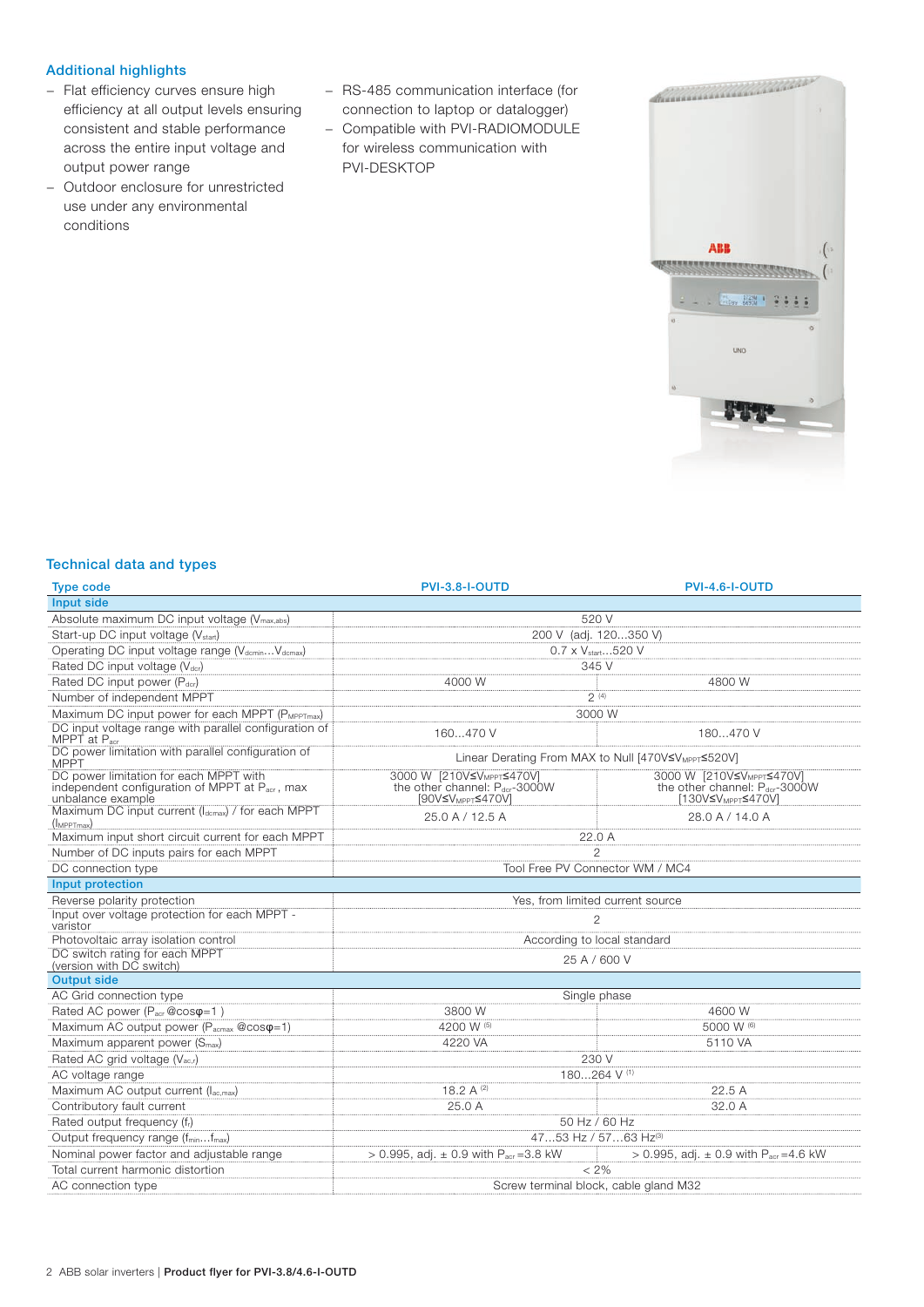## Block diagram of PVI-3.8/4.6-I-OUTD



#### Technical data and types

| <b>Type code</b>                            | <b>PVI-3.8-I-OUTD</b>                                                                                                                                                         | <b>PVI-4.6-I-OUTD</b>                                                                                                                                                  |  |
|---------------------------------------------|-------------------------------------------------------------------------------------------------------------------------------------------------------------------------------|------------------------------------------------------------------------------------------------------------------------------------------------------------------------|--|
| <b>Output protection</b>                    |                                                                                                                                                                               |                                                                                                                                                                        |  |
| Anti-islanding protection                   | According to local standard                                                                                                                                                   |                                                                                                                                                                        |  |
| Maximum AC overcurrent protection           | 20.0 A<br>25.0 A                                                                                                                                                              |                                                                                                                                                                        |  |
| Output overvoltage protection - varistor    | $2(L - N / L - PE)$                                                                                                                                                           |                                                                                                                                                                        |  |
| <b>Operating performance</b>                |                                                                                                                                                                               |                                                                                                                                                                        |  |
| Maximum efficiency $(\eta_{\text{max}})$    | 96.8%                                                                                                                                                                         |                                                                                                                                                                        |  |
| Weighted efficiency (EURO/CEC)              | $96.5\%$ / -                                                                                                                                                                  |                                                                                                                                                                        |  |
| Feed in power threshold                     | 24.0 W                                                                                                                                                                        |                                                                                                                                                                        |  |
| Stand-by consumption                        | < 8.0 W                                                                                                                                                                       |                                                                                                                                                                        |  |
| Communication                               |                                                                                                                                                                               |                                                                                                                                                                        |  |
| Wired local monitoring                      | PVI-USB-RS232 485 (opt.)                                                                                                                                                      |                                                                                                                                                                        |  |
| Remote monitoring                           | Wifi Logger Card <sup>(7)</sup> (opt.), PVI-AEC-EVO (opt.), VSN700 Data Logger (opt.)                                                                                         |                                                                                                                                                                        |  |
| Wireless local monitoring                   | Wifi Logger Card <sup>(7)</sup> (opt.)                                                                                                                                        |                                                                                                                                                                        |  |
| User interface                              | 16 characters x 2 lines LCD display                                                                                                                                           |                                                                                                                                                                        |  |
| Environmental                               |                                                                                                                                                                               |                                                                                                                                                                        |  |
| Ambient temperature range                   | $-25+60^{\circ}C (-13+ 140^{\circ}F)$                                                                                                                                         | $-25+60°C$ ( $-13+140°F$ )<br>with derating above 50°C (122°F)                                                                                                         |  |
| Relative humidity                           | 0100 % condensing                                                                                                                                                             |                                                                                                                                                                        |  |
| Noise emission                              | < 50 dB(A) @ 1 m                                                                                                                                                              |                                                                                                                                                                        |  |
| Maximum operating altitude without derating | 2000 m / 6560 ft                                                                                                                                                              |                                                                                                                                                                        |  |
| <b>Physical</b>                             |                                                                                                                                                                               |                                                                                                                                                                        |  |
| Environmental protection rating             | IP 65                                                                                                                                                                         |                                                                                                                                                                        |  |
| Cooling                                     | Natural                                                                                                                                                                       |                                                                                                                                                                        |  |
| Dimension (H x W x D)                       | 712mm x 325mm x 222mm / 28.0" x 12.8" x 8.7"                                                                                                                                  |                                                                                                                                                                        |  |
| Weight                                      | < 24.0 kg / 53.0 lb                                                                                                                                                           |                                                                                                                                                                        |  |
| Mounting system                             | Wall bracket                                                                                                                                                                  |                                                                                                                                                                        |  |
| <b>Safety</b>                               |                                                                                                                                                                               |                                                                                                                                                                        |  |
| <b>Isolation</b> level                      | <b>HF</b> Transformer                                                                                                                                                         |                                                                                                                                                                        |  |
| Marking                                     | CE (50 Hz only)                                                                                                                                                               |                                                                                                                                                                        |  |
| Safety and EMC standard                     | EN 50178, EN62109-1, EN62109-2, AS/<br>NZS3100, AS/NZS 60950, EN61000-6-2.<br>EN61000-6-3, EN61000-3-2, EN61000-3-6                                                           | EN 50178, EN62109-1, EN62109-2, AS/<br>NZS3100, AS/NZS 60950, EN61000-6-2,<br>EN61000-6-3, EN61000-3-11, EN61000-3-15                                                  |  |
| Grid standard                               | CEI 0-21, VDE 0126-1-1, VDE-AR-N 4105,<br>G83/2, G59/3, EN 50438 (not for all national<br>appendices), RD1699, AS 4777, C10/11, IEC<br>61727, ABNT NBR 16149, CLC/FprTS 50549 | CEI 0-21, VDE 0126-1-1, VDE-AR-N 4105,<br>G59/3, EN 50438 (not for all national<br>appendices), RD1699, AS 4777, C10/11, IEC<br>61727, ABNT NBR 16149, CLC/FprTS 50549 |  |
| <b>Available products variants</b>          |                                                                                                                                                                               |                                                                                                                                                                        |  |
| Standard                                    | PVI-3.8-I-OUTD                                                                                                                                                                | PVI-4.6-I-OUTD                                                                                                                                                         |  |
| With DC switch                              | PVI-3.8-I-OUTD-S                                                                                                                                                              | PVI-4.6-I-OUTD-S                                                                                                                                                       |  |

1. The AC voltage range may vary depending on specific country grid standard and the S. Limited to 3800 W for Germany<br>2. For UK G83/2 setting, maximum output current limited to 16A. and a manum b. Limited to 4600 W for Ger

Remark. Features not specifically listed in the present data sheet are not included in the product